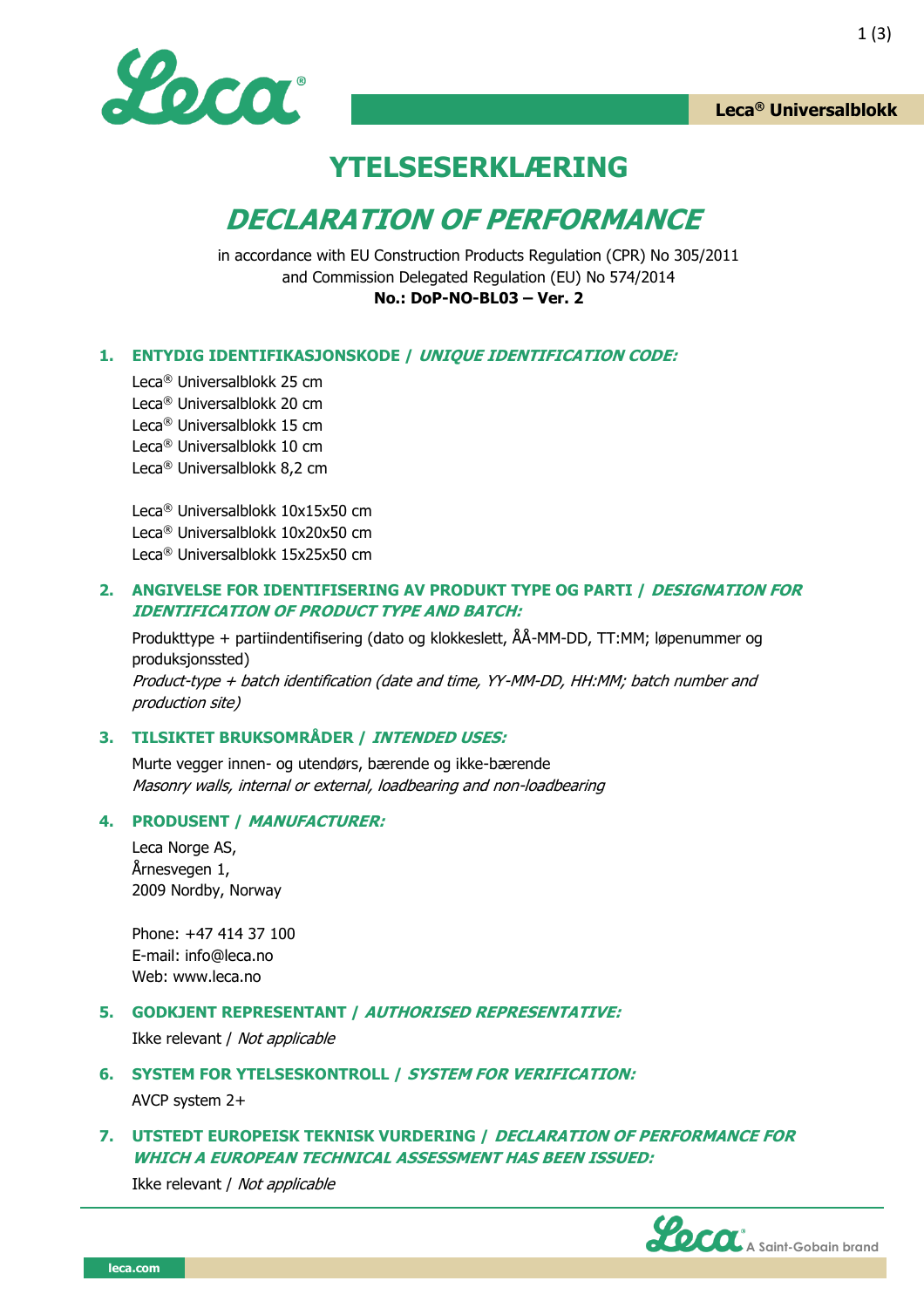

#### **8. HARMONISERT STANDARD ELLER EAD / HARMONIZED STANDARD OR EAD:**

| Harmonisert standard /          | Sertifikat nr. /            | Kontrollorgan /        | Kontrollorgan nr. /      |
|---------------------------------|-----------------------------|------------------------|--------------------------|
| Harmonized standard             | Certificate no.             | <b>Assessment Body</b> | <b>Notified Body no.</b> |
| $NS-EN$ 771-3:2011 +<br>A1:2015 | Leca Borge<br>1111-CPR-0494 | Kontrollrådet          | 1111                     |

#### **9. ANGITTE YTELSER / DECLARED PERFORMANCES:**

| Vesentlige egenskaper /                                  | Ytelse $a)$ /                                |                     |  |
|----------------------------------------------------------|----------------------------------------------|---------------------|--|
| <b>Essential characteristics</b>                         | Performance <sup>a)</sup>                    |                     |  |
| Betegnelse og dimensjoner: B x H x L /                   | Leca <sup>®</sup> Universal                  |                     |  |
| Product name and dimensions: W / H / L                   | Blokk 25 cm:                                 | 249x248x499 mm      |  |
|                                                          | Blokk 20 cm:                                 | 199x248x499 mm      |  |
|                                                          | Blokk 15 cm:                                 | 149x248x499 mm      |  |
|                                                          | Blokk 10 cm:                                 | 99x248x499 mm       |  |
|                                                          | Blokk 8,2 cm:                                | 81x248x499 mm       |  |
|                                                          | Blokk 10x15x50 cm:                           | 99x148x499 mm       |  |
|                                                          | Blokk 10x20x50 cm:                           | 99x198x499 mm       |  |
|                                                          | Blokk 15x25x50 cm:                           | 149x248x499 mm      |  |
| Dimensjonstoleranser / Dimensional tolerances:           |                                              |                     |  |
| - Toleranseklasse / Tolerance category                   | D <sub>3</sub>                               |                     |  |
| - Planhet / Flatness of bed faces                        | <b>NPD</b>                                   |                     |  |
| - Parallellitet / Plane parallelism of bed faces         | <b>NPD</b>                                   |                     |  |
| Blokkutforming /                                         | Gruppe 1, hullandel $\leq$ 25% (EN 1996-1-1) |                     |  |
| Configuration                                            | Group 1, voids $\leq$ 25% (EN 1996-1-1)      |                     |  |
| Blokkfasthet: /                                          | Leca <sup>®</sup> Universal                  |                     |  |
| Compressive strength:                                    | Blokk 25 cm:                                 | 2 N/mm <sup>2</sup> |  |
| - A Gjennomsnittlig $\perp$ liggeflate, f <sub>m</sub> / | Blokk 20 cm:                                 | 3 N/mm <sup>2</sup> |  |
| - A Average $\perp$ bedface, f <sub>m</sub>              | Blokk 15 cm:                                 | 3 N/mm <sup>2</sup> |  |
|                                                          | Blokk 10 cm:                                 | 3 N/mm <sup>2</sup> |  |
|                                                          | Blokk 8,2 cm:                                | 4 $N/mm2$           |  |
|                                                          | Blokk 10x15x50 cm:                           | 3 N/mm <sup>2</sup> |  |
|                                                          | Blokk 10x20x50 cm:                           | 3 N/mm <sup>2</sup> |  |
|                                                          | Blokk 15x25x50 cm:                           | 3 N/mm <sup>2</sup> |  |
| - Kategori / Category                                    | 1                                            |                     |  |
| Fuktbevegelse /                                          |                                              |                     |  |
| Moisture transmission                                    | $-0,40$ mm/m                                 |                     |  |
| Skjærstyrke, f <sub>vk</sub> /                           |                                              |                     |  |
| Shear bond strength, f <sub>vk</sub>                     | <b>NPD</b>                                   |                     |  |
| Karakteristisk bøyestrekkfasthet: /                      |                                              |                     |  |
| Characteristic flexural strength:                        |                                              |                     |  |
| - Vinkelrett liggefuge, ftk1 /                           |                                              |                     |  |
| - Perpendicular reclining joint, f <sub>tk1</sub>        | <b>NPD</b>                                   |                     |  |
| - Vinkelrett ståfuge, ftk2/                              |                                              |                     |  |
| - Perpendicular standing joint, f <sub>tk2</sub>         | <b>NPD</b>                                   |                     |  |
| Brannegenskaper /                                        |                                              |                     |  |
| Reaction to fire                                         | Euroclass A1                                 |                     |  |